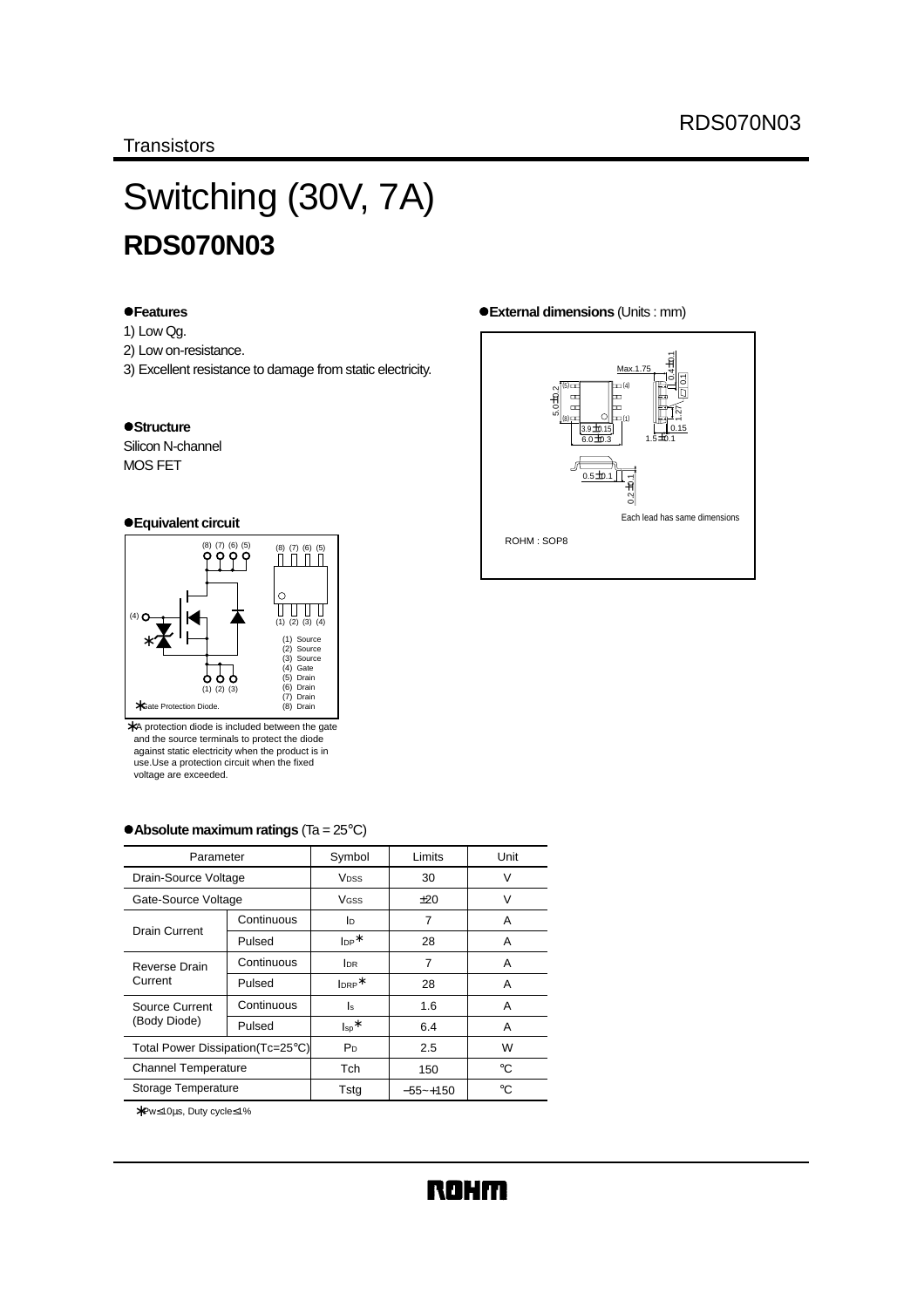#### **Transistors**

#### z**Thermal resistance** (Ta = 25°C)

| Parameter                 | Symbol      | Limits | Jnit |
|---------------------------|-------------|--------|------|
| <b>Channel to Ambient</b> | $Rth(ch-A)$ | 62.5   | °C/W |

#### z**Electrical characteristics** (Ta = 25°C)

| Parameter                                  | Symbol                                        | Min.                     | Typ.                     | Max.                     | Unit      | <b>Test Conditions</b>                    |
|--------------------------------------------|-----------------------------------------------|--------------------------|--------------------------|--------------------------|-----------|-------------------------------------------|
| Gate-Source Leakage                        | <b>I</b> GSS                                  |                          |                          | ±10                      | μA        | VGS=±20V, VDS=0V                          |
| Drain-Source Breakdown Voltage             | V <sub>(BR)</sub> DSS                         | 30                       | -                        |                          | V         | l <sub>D</sub> =1mA, V <sub>GS</sub> =0V  |
| Zero Gate Voltage Drain Current            | <b>l</b> pss                                  | $\overline{\phantom{0}}$ | -                        | 10                       | μA        | V <sub>DS</sub> =30V, V <sub>GS</sub> =0V |
| Gate Threshold Voltage                     | $V$ <sub>GS(th)</sub>                         | 1.0                      | -                        | 2.5                      | V         | V <sub>DS</sub> =10V, l <sub>D</sub> =1mA |
|                                            |                                               | -                        | 23                       | $\qquad \qquad -$        |           | I <sub>D</sub> =7A, V <sub>GS</sub> =10V  |
| Static Drain-Source On-State<br>Resistance | $\mathsf{RDS}(\mathsf{on})^*$                 | -                        | 38                       | $\qquad \qquad -$        | $m\Omega$ | I <sub>D</sub> =7A, V <sub>GS</sub> =4.5V |
|                                            |                                               | -                        | 47                       | $\overline{\phantom{0}}$ |           | $I_D = 7A$ , $V_{GS} = 4.0V$              |
| <b>Forward Transfer Admittance</b>         | $ Y_{fs} ^*$                                  | 5                        | $\overline{\phantom{0}}$ | -                        | S         | I <sub>D</sub> =7A, V <sub>DS</sub> =10V  |
| Input Capacitance                          | $C$ <sub>iss</sub>                            | $\qquad \qquad$          | 470                      | -                        | рF        | $V_{DS}=10V$                              |
| <b>Output Capacitance</b>                  | $\mathrm{C}_{\mathrm{oss}}$                   | -                        | 260                      | $\qquad \qquad -$        | pF        | $V$ $s = 0V$                              |
| Reverse Transfer Capacitance               | C <sub>rss</sub>                              | $\overline{\phantom{0}}$ | 105                      | $\qquad \qquad -$        | рF        | $f=1MHz$                                  |
| Turn-On Delay Time                         | $\mathsf{t}_{\mathsf{d}(\mathsf{on})}$ $\ast$ | -                        | 10                       | $\overline{\phantom{0}}$ | ns        | $I_D=3.5A$ , $V_{DD}=15V$                 |
| <b>Rise Time</b>                           | $t^*$                                         | $\qquad \qquad$          | 14                       | $\overline{\phantom{0}}$ | ns        | $V$ <sub>GS=10</sub> $V$                  |
| <b>Turn-Off Delay Time</b>                 | $t_{d(\text{off})}$ *                         | $\qquad \qquad$          | 35                       | $\qquad \qquad -$        | ns        | $R = 4.3\Omega$                           |
| Fall Time                                  | $t_f$ *                                       | $\qquad \qquad -$        | 12                       | -                        | ns        | $R$ as = 10 $\Omega$                      |
| <b>Total Gate Charge</b>                   | $Q_g$ *                                       | $\overline{\phantom{0}}$ | 14                       | 28                       | nС        | $VDD=15V$                                 |
| Gate-Source Charge                         | $Q_{gs}$ *                                    | -                        | $\overline{2}$           | -                        | nС        | $V$ <sub>GS=10</sub> $V$                  |
| Gate-Drain Charge                          | $Q_{\text{qd}}$ *                             |                          | $\overline{4}$           |                          | nC        | $ID=7A$                                   |

∗Pulsed

#### z**Body diode characteristics (Source-Drain characteristics)** (Ta = 25°C)

| Parameter                    | Symbol                       | Min.                     | Typ. | Max.                     | Unit | <b>Test Conditions</b>    |
|------------------------------|------------------------------|--------------------------|------|--------------------------|------|---------------------------|
| <b>Forward Voltage</b>       | $V_{SD}$ *                   | $\overline{\phantom{0}}$ | -    | 1.5                      |      | $Is=6.4A$ . $V$ $s=0$ V   |
| <b>Reverse Recovery Time</b> | $tr^*$                       | $\overline{\phantom{0}}$ | 46   | $\overline{\phantom{0}}$ | ns   | $IDR = 5.2A$ , $VGS = 0V$ |
| Reverse Recovery Charge      | $\mathsf{Q}_\mathsf{rr}{}^*$ | $\overline{\phantom{0}}$ | 46   | -                        | nC   | $di/dt = 100A/us$         |

∗Pulsed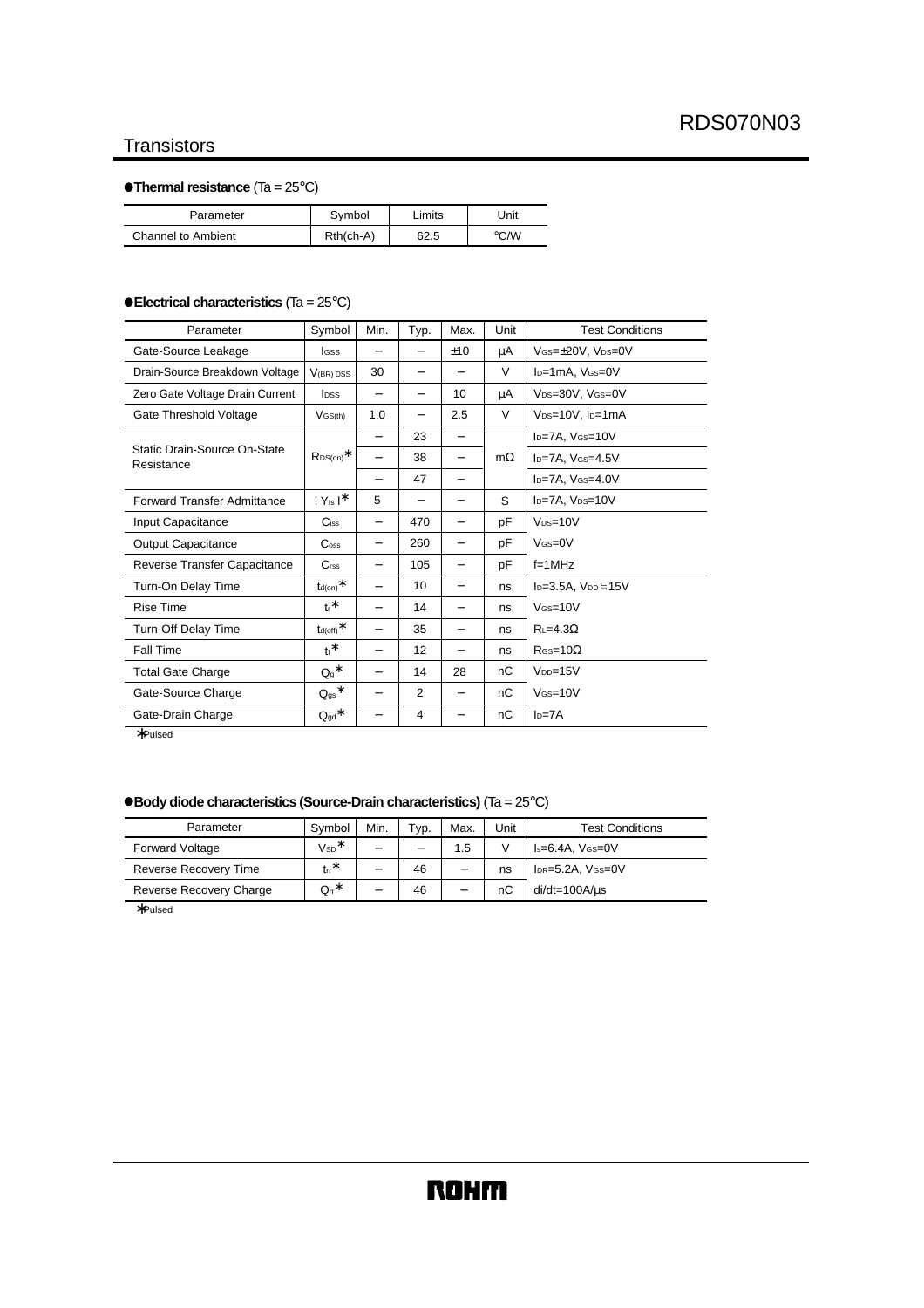### RDS070N03

#### **Transistors**



**ROHM**